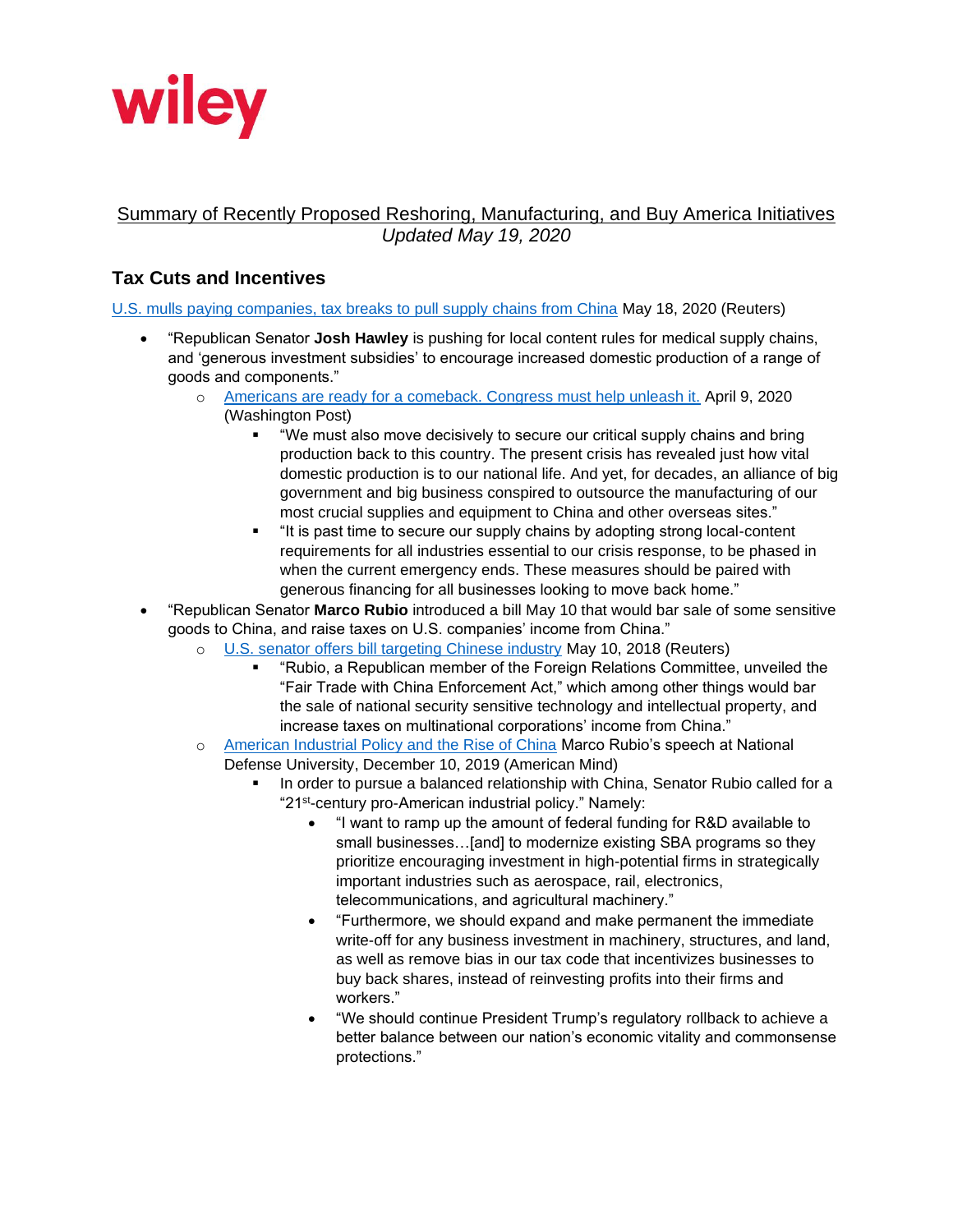### [Kudlow floats cutting corporate tax rate in half for companies returning production to US](https://www.foxbusiness.com/money/kudlow-floats-cutting-corporate-tax-rate-in-half-for-companies-returning-production-to-us) May 15, 2020 (Fox News)

- "President Trump's chief economic adviser Larry Kudlow on Friday floated the possibility of slashing the corporate tax rate in half for American companies operating overseas if they shift their production back to the U.S."
- "Other possibilities, he said, include a payroll tax cut to boost take-home pay for workers or a reduction in capital gains taxes."

[White House floats large corporate tax cut for firms that bring jobs back from overseas](https://doggett.house.gov/media-center/in-the-news/washington-post-white-house-floats-large-corporate-tax-cut-firms-bring-jobs) May 15, 2020 (Washington Post)

- "Larry Kudlow, director of the White House National Economic Council, floated lowering the tax rate for firms that 'onshore' their supply chains to 10.5 percent as one of a broader set of tax changes the administration is seeking for Congress' next legislative package. The Republican tax law of 2017 already cut the corporate tax rate from 35 percent to 21 percent."
- "Maybe -- this is a maybe -- maybe the corporate tax rate of 21 percent should be lowered by 50 percent to about 10.5 percent for corporations who are coming back home,' Kudlow told the Fox Business Network. 'That's something to look at.'"

[Sen. Hawley Outlines Phase 4 Relief Plan: Rehire Workers & Bring](https://www.hawley.senate.gov/sen-hawley-outlines-phase-4-relief-plan-rehire-workers-bring-supply-chains-back) Supply Chains Back April 3, 2020 (Office of Josh Hawley)

• "Today U.S. Senator Josh Hawley (R-Mo.) announced [a new proposal](https://www.hawley.senate.gov/sites/default/files/2020-04/Getting-America-Back-to-Work_0.pdf) for Phase 4 Coronavirus relief legislation to help get Americans back to work and to position the U.S. economy for a comeback. The proposal includes a major initiative to rehire workers now and keep them on payroll throughout this crisis, new measures to bring critical supply chains back to the United States from overseas and encourage domestic production, and reforms to prevent Wall Street crisis profiteering."

## **Grants and Direct Payments**

[DOD Awards \\$138 Million Contract, Enabling Prefilled Syringes for Future COVID-19 Vaccine](https://www.defense.gov/Newsroom/Releases/Release/Article/2184808/dod-awards-138-million-contract-enabling-prefilled-syringes-for-future-covid-19/) May 12, 2020 (Department of Defense)

- "Today the Department of Defense and the U.S. Department of Health and Human Services, announce a \$138 million contract with ApiJect Systems America for 'Project Jumpstart' and 'RAPID USA,' which together will dramatically expand U.S. production capability for domestically manufactured, medical-grade injection devices starting by October 2020."
- "The contract also enables ApiJect Systems America to accelerate the launch of RAPID USA manufactured in new and permanent U.S.-based BFS facilities with the ultimate production goal of over 500 million prefilled syringes (doses) in 2021. This effort will be executed initially in Connecticut, South Carolina and Illinois, with potential expansion to other U.S.-based locations. RAPID will provide increased lifesaving capability against future national health emergencies that require population-scale vaccine administration on an urgent basis."

## **Industry-Specific Initiatives: Industrial Manufacturing and Changes to Trade Laws**

[EO on Delegating Authority Under the DPA to the CEO of the U.S. International Development Finance](https://www.whitehouse.gov/presidential-actions/eo-delegating-authority-dpa-ceo-u-s-international-development-finance-corporation-respond-covid-19-outbreak/)  [Corporation to Respond to the COVID-19 Outbreak](https://www.whitehouse.gov/presidential-actions/eo-delegating-authority-dpa-ceo-u-s-international-development-finance-corporation-respond-covid-19-outbreak/) May 14, 2020 (White House)

• From summary [here:](https://www.wilmerhale.com/en/insights/client-alerts/20200518-covid-19-administration-undertakes-several-defense-production-act-initiatives) "On May 14, President Trump issued an Executive Order delegating his authorities to extend loans and enter into contracts under Title III of the DPA to the CEO of the International Development Finance Corporation (DFC). The Order's stated purpose is to 'expand domestic production of strategic resources needed to respond to the COVID-19 outbreak, including strengthening relevant supply chains within the United States and its territories.' In order 'to create, maintain, protect, expand, and restore the **domestic industrial base**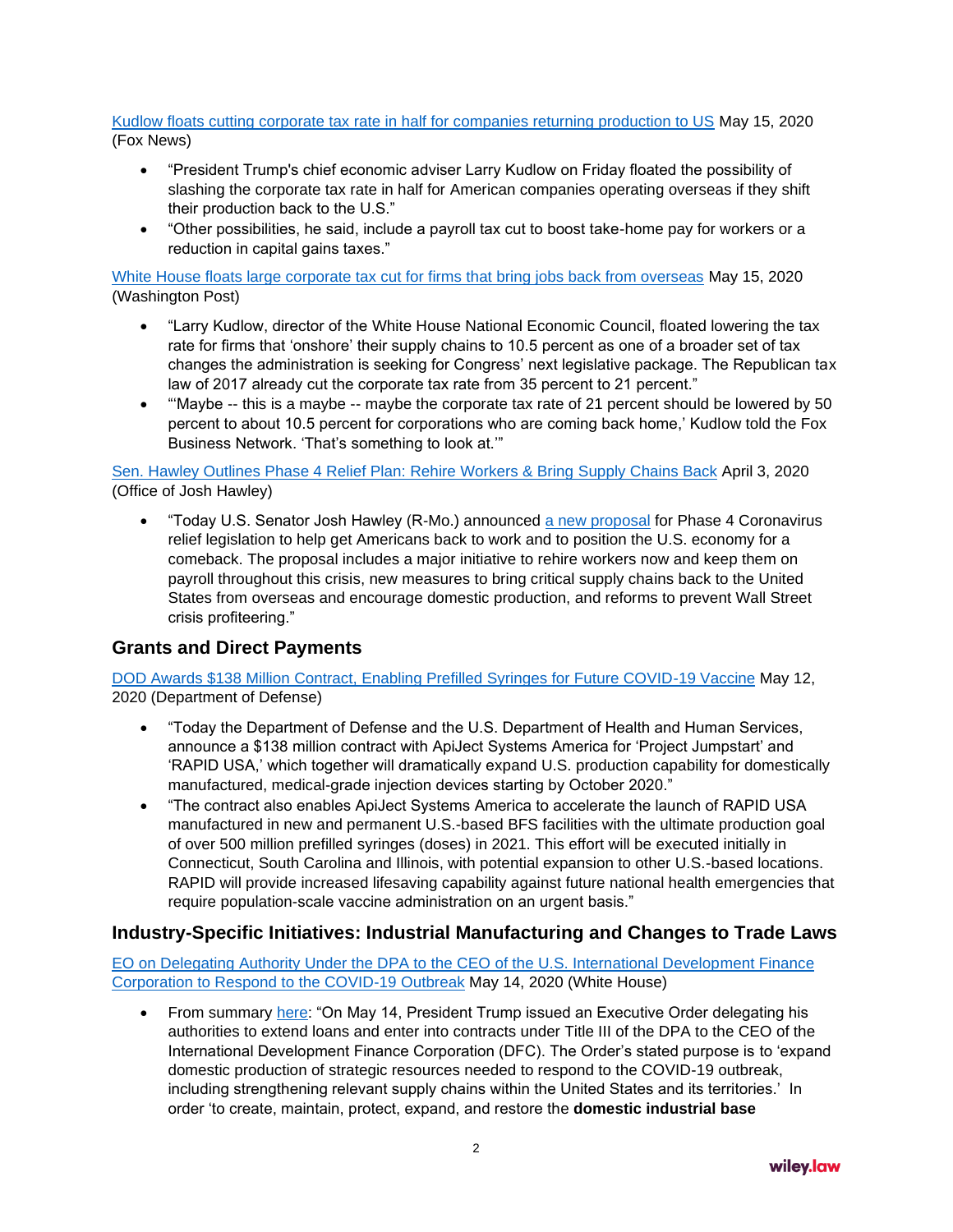capabilities, including supply chains within the United States and its territories ("domestic supply chains"), needed to respond to the COVID-19 outbreak,' the Order authorizes the DFC's CEO, in consultation with the Secretaries of Defense, Health and Human Services, and Homeland Security to make loans and enter into contracts for up to two years. Any loans "extended using the authority delegated by" the Order must be 'be made in accordance with the principles and guidelines outlined in OMB Circular A-11, OMB Circular A-129, and the Federal Credit Reform Act of 1990, as amended (2 U.S.C. 661 et seq.).'"

[Permanent Buy America Provision from Senators Baldwin and Braun Passes Senate Committee](https://urbanmilwaukee.com/pressrelease/permanent-buy-america-provision-from-senators-baldwin-and-braun-passes-senate-committee/) May 7, 2020 (Urban Milwaukee)

- "The Senate Committee on Environment and Public Works (EPW) has passed a permanent "Buy America" provision from Senators Tammy Baldwin (D-WI) and Mike Braun (R-IN) that would rebuild America's crumbling drinking water infrastructure with American-made iron and steel."
- "The Baldwin/Braun reform, the Made in America Water Infrastructure Act, requires that 100 percent American-made iron and steel is used in water infrastructure projects funded by the Drinking Water State Revolving Fund (DWSRF)."

### [Imports of Aluminum Would Require License Under DOC Proposal](https://www.strtrade.com/news-publications-aluminum-import-license-monitoring-DOC-050420.html) May 4, 2020 (STR)

- "The International Trade Administration is proposing to establish an aluminum import monitoring and analysis system, similar to the system the ITA has used for steel since 2005, to monitor for import surges as well as potential transshipment and circumvention of U.S. trade measures, including tariffs. Comments on this proposed rule are due no later than May 29."
- View the full notice from DOC [here.](https://www.strtrade.com/media/publication/7997_doc%20aluminum%20import.pdf)

#### [COVID-19 Makes the Case for Resilient Manufacturing](https://www.industryweek.com/the-economy/public-policy/article/21129255/covid19-makes-the-case-for-resilient-manufacturing) April 20, 2020 (Industry Week)

- "Over the past four years, the **Manufacturing Policy Initiative** (MPI) at Indiana University has identified several dozen policy proposals to improve the competitiveness and resilience of U.S. manufacturing."
- They include: Enact a Broad Investment Tax Credit, Invest in collaborative R&D, Boost productivity of small business, Invest in skills training, Secure the defense industrial base, and Develop a national plan for smart manufacturing.

### **Industry-Specific Initiatives: Rare Earths**

### [The Pandemic Has Made Industrial Policy Palatable Even to Republicans](https://www.bloomberg.com/news/articles/2020-05-04/coronavirus-has-made-industrial-policy-palatable-to-republicans) May 4, 2020 (Bloomberg)

- "To remove China's stranglehold on processed rare earths, any package must, [James Litinsky] says passionately, include tax incentives to encourage a rush of domestic investment in America's industrial economy and such rising sectors as electric vehicles. That would accelerate a repatriation of factories and consumption of what his company makes."
- "What Litinsky is really pushing for—and he confesses his own financial interests are at stake—is a **new American industrial policy**."
- "In the debate over industrial policy, the Mountain Pass Mine is a good example to consider. Even as Litinsky calls for more help, the mine is already a beneficiary of government efforts to boost American industry. MP Materials, its owner, in April was granted an initial Pentagon contract to provide rare earths, the result of an executive order Trump signed last year in which he invoked the Korean War-era Defense Production Act to ramp up domestic processing of rare earths. MP Materials now ships what it mines in California as a concentrate to China for processing. But that's due to change in the coming months, Litinsky says, as the company switches on a Mojave Desert plant that will begin extracting neodymium, praseodymium, lanthanum, cerium, and other elements in the U.S., thereby removing the dependence on Chinese processing."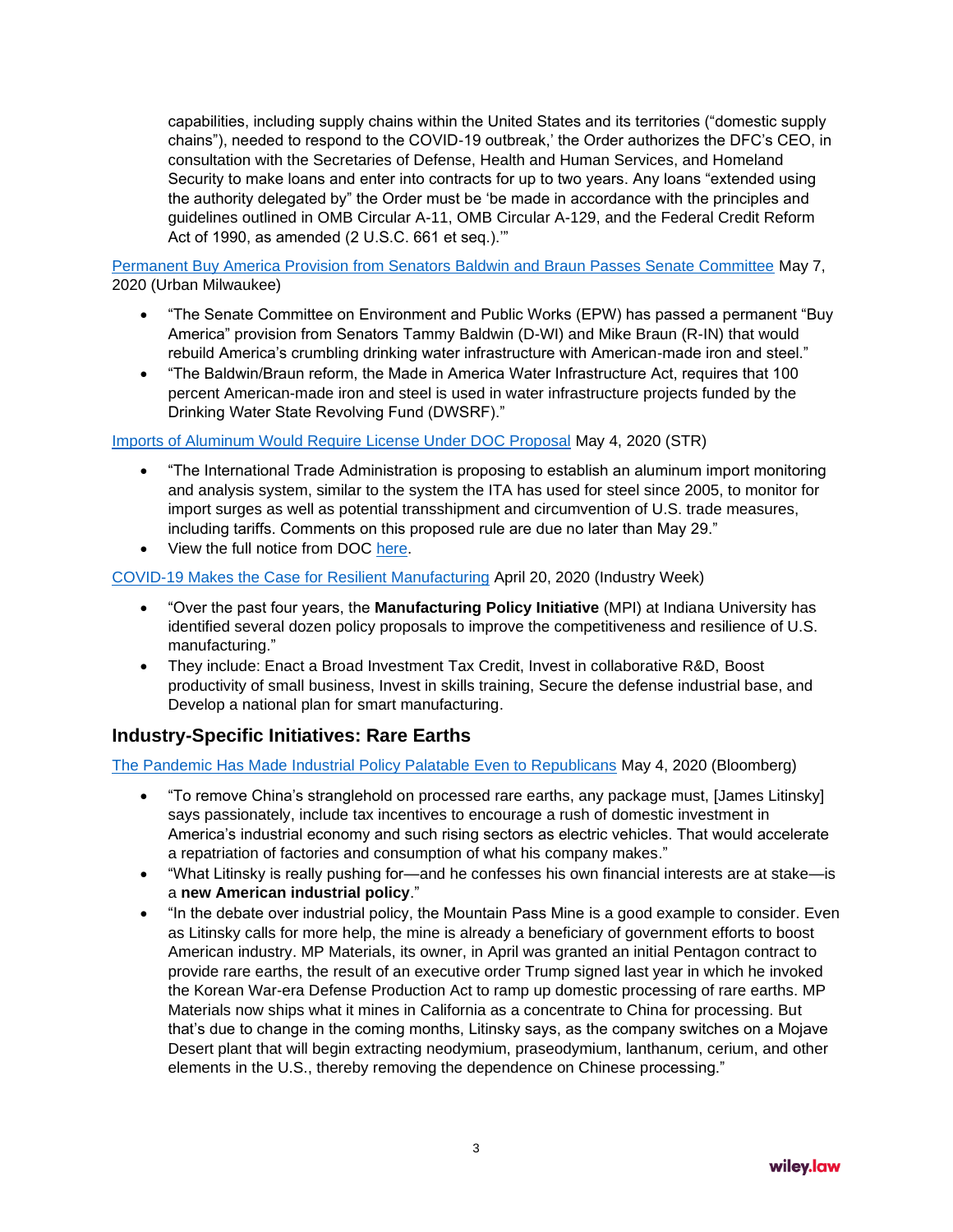[American Industrial Policy and the Rise of China](https://americanmind.org/essays/american-industrial-policy-and-the-rise-of-china/) Marco Rubio's speech at National Defense University, December 10, 2019 (American Mind)

- "But what happens when an industry is critical to our national interest, yet the market determines it is more efficient for China to dominate it? The best example of this is *rare-earth minerals*, which are vital to our defense and technology industry."
- "America currently imports 80 percent of rare-earths from China because the market has determined that importing them is more efficient than investing in our own domestic mining capacity."
- "What is in our national interest? To adhere to the market's determination and be vulnerable to China crippling our industries and defenses? Or deciding that in this case the threat to our security makes clear the market is not promoting the common good and, therefore, providing government support for increasing our domestic capacity to mine rare-earth minerals?"

## **Industry-Specific Initiatives: Healthcare and Pharmaceuticals**

Legislative [Update: Drug Imports, Origin Labeling, WTO](https://www.strtrade.com/news-publications-drug-imports-origin-labeling-WTO-withdraw-legislation-051920.html) May 19, 2020 (STR)

• "The [Safe and Secure Medicine Supply for Hardworking Americans Act](https://flores.house.gov/news/documentsingle.aspx?DocumentID=401313) (H.R. 6885, introduced by Rep. Flores, R-Texas) would prohibit the importation of a drug or medical device manufactured at a banned foreign facility and create incentives for pharmaceutical or medical device companies to increase manufacturing capacity in the U.S. A press release from Flores' office states that this bill would (1) penalize foreign manufacturing facilities if they produce tainted drugs as well as the companies that import those drugs into the U.S., (2) place tariffs on drugs imported from China and India to discourage companies from manufacturing drugs outside the U.S., (3) create a registry of all FDA-approved drugs and any active ingredients manufactured outside the U.S., (4) require drug labels to indicate the country of origin for each active ingredient, and (5) provide incentive grants to drug manufacturers to increase their manufacturing capacity and workforce in the U.S."

[Emergency Management Priorities and Allocations System: Regulations Governing the Exercise of](https://www.govinfo.gov/content/pkg/FR-2020-05-13/pdf/2020-10294.pdf)  [Compulsory Powers under Title I of the DPA](https://www.govinfo.gov/content/pkg/FR-2020-05-13/pdf/2020-10294.pdf) May 13, 2020 (Federal Register)

From summary [here:](https://www.wilmerhale.com/en/insights/client-alerts/20200518-covid-19-administration-undertakes-several-defense-production-act-initiatives) "The regulations—a response to an April 1 Executive Order delegating Title I authority with respect to health resources need to respond to the COVID-19 pandemic to the Secretary of Homeland Security, who in turn delegated the authority to the FEMA Director—set out the conditions governing FEMA's issuance of prioritization and allocation orders. Prioritization orders enable the government to compel companies to give priority to certain contracts or orders over others. Allocation orders enable the government to direct both producing and receiving companies to shift products to recipients the government determines to be of highest priority."

[Sen. Lindsey Graham shares plans to expand PPE production in US](https://www.wistv.com/2020/05/15/sen-lindsey-graham-shares-plans-expand-ppe-production-us/) May 15, 2020 (WISTV)

- "According to Graham, he plans to file legislation in the Senate in the coming days that would spur manufacturing of personal protective equipment (PPE) for the national medical stockpile."
- "Graham said he hopes to propose an expansion of tax credits to companies to produce PPE. He hopes all of this will help build up the supply in the country."

[Congresswoman Lori Trahan Introduces Legislation to Strengthen American Manufacturing and Ensure](https://trahan.house.gov/news/documentsingle.aspx?DocumentID=1586)  [Readiness during Public Health Emergencies](https://trahan.house.gov/news/documentsingle.aspx?DocumentID=1586) May 11, 2020 (Office of Tori Trahan)

• "On Friday, Congresswoman Lori Trahan (MA-03) introduced H.R. 6793, the Pandemic Production Act (PPA), transformative legislation that will reshape how the United States prepares to keep health care workers safe during future infectious disease outbreaks, including a second COVID-19 surge, while also reinvesting in quality, well-paid manufacturing jobs to get the American people back to work post-coronavirus."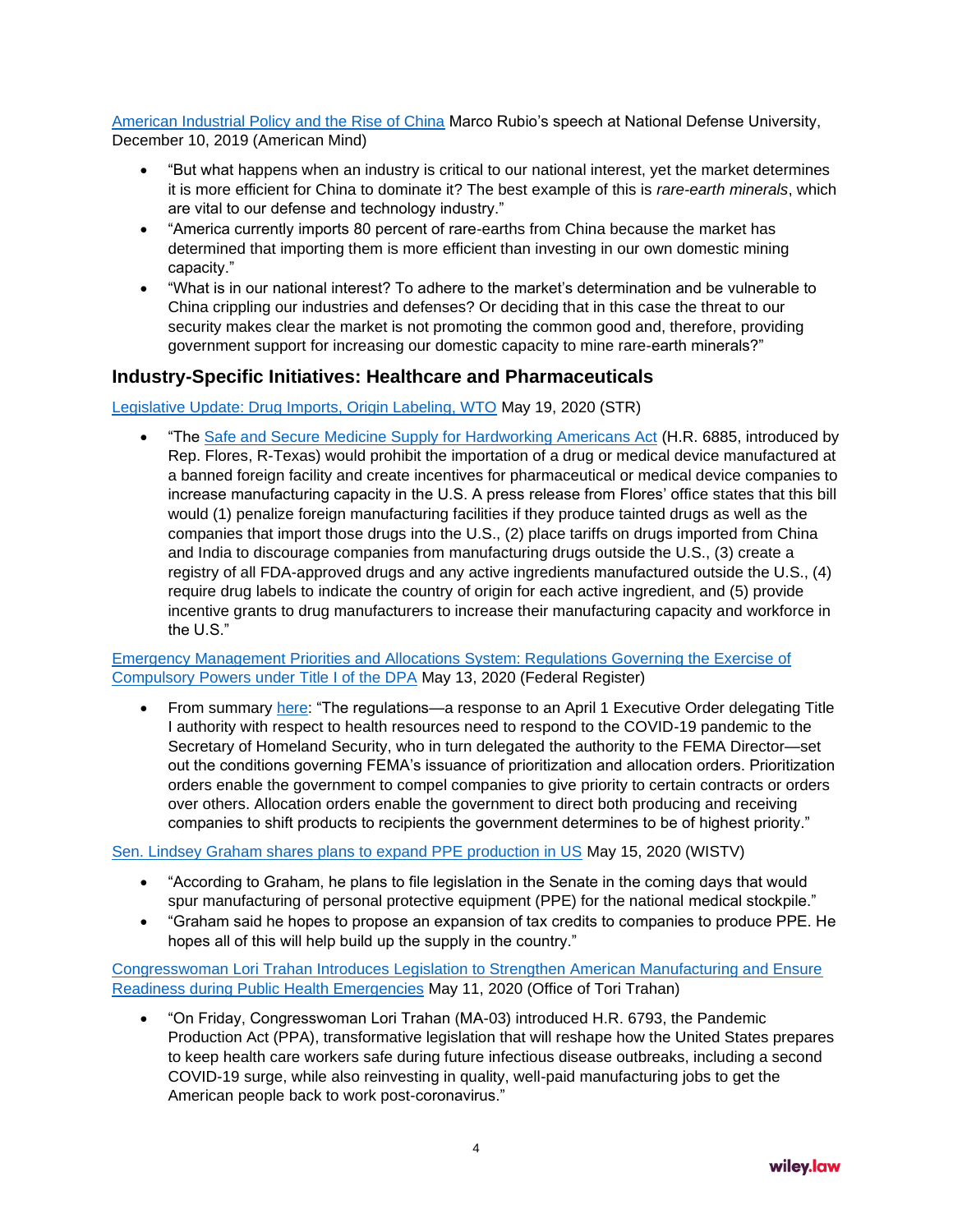• "The PPA will curb America's reliance on a foreign supply chain of medical supplies and technology, including personal protective equipment and vaccines, that has proved detrimental to our nation's response to the coronavirus. Similar to the Defense Production Act, which provides direct incentives to the defense manufacturing industry to ensure a domestic production line of equipment necessary to protect our national security, the PPA will provide American manufacturers with critical federal funding to supply PPE to frontline workers and maintain domestic production of medical equipment, test kits, treatments, and vaccines."

[Graham visits medical fabric producer in the Upstate, calls for more American-made medical supplies and](https://www.foxcarolina.com/news/graham-visits-medical-fabric-producer-in-the-upstate-calls-for-more-american-made-medical-supplies/article_2ced3e68-9149-11ea-9c27-3f8281aa6856.html)  [less reliance on China](https://www.foxcarolina.com/news/graham-visits-medical-fabric-producer-in-the-upstate-calls-for-more-american-made-medical-supplies/article_2ced3e68-9149-11ea-9c27-3f8281aa6856.html) May 8, 2020 (Fox Carolina)

- "U.S. Senator Lindsey Graham (R-South Carolina) on Friday visited Milliken & Company in Pendleton to discuss what he called an urgent need to strengthen the United States' medical supply chain and increase production of Personal Protective Equipment (PPE) in the US, instead of relying on imports from other nations, like China."
- "Graham said he will introduce a bill next week in the Senate to spur manufacturing in the United States by creating domestic procurement requirements for the nation's medical stockpile."

[Reps. Brooks, Eshoo introduce Prescription for American Drug Independence Act](https://homelandprepnews.com/stories/48568-reps-brooks-eshoo-introduce-prescription-for-american-drug-independence-act/) May 5, 2020 (Homeland Preparedness)

• "U.S. Reps. Susan Brooks (R-IN) and Anna Eshoo (D-CA) introduced legislation that would establish a committee of experts to analyze the impact of U.S. dependence on the foreign manufacturing of lifesaving drugs."

[Legislative Update: Food Imports, Pharmaceuticals, WTO](https://www.strtrade.com/news-publications-food-import-pharmaceutical-origin-WTO-agreements-China-050520.html) May 5, 2020 (STR)

• "The [Protecting Our Pharmaceutical Supply Chain from China Act](https://www.congress.gov/bill/116th-congress/senate-bill/3537/text) (H.R. 6482, introduced April 10 by Rep. Gallagher, R-Wis.) would require the Department of Health and Human Services to maintain a list of the country of origin of all drugs marketed in the U.S. and ban the use of federal funds for the purchase of drugs manufactured in China."

[Delegating Additional Authority Under the Defense Production Act With Respect to Health and Medical](https://www.whitehouse.gov/presidential-actions/eo-delegating-additional-authority-dpa-respect-health-medical-resources-respond-spread-covid-19/)  [Resources to Respond to the Spread of COVID-19](https://www.whitehouse.gov/presidential-actions/eo-delegating-additional-authority-dpa-respect-health-medical-resources-respond-spread-covid-19/) March 27, 2020 (White House)

• From summary [here:](https://www.governmentcontractslawblog.com/2020/04/articles/government-contracts-law/presidential-orders-authorities-covid-19/) "EO 13911, Delegating Additional Authority Under the DPA with Respect to Health and Medical Resources to Respond to the Spread of COVID-19 (dated March 27, 2020), was also issued pursuant to the DPA and delegated substantial additional authority to the Secretaries of HHS and Homeland Security ("DHS") beyond the delegations in EO 13909 and EO 13910. The purpose of the EO is to expand domestic production of health and medical resources, including PPE and ventilators, to ensure the United States' healthcare systems have the ability to surge capacity and capability to respond to the COVID-19 outbreak."

### [Strengthening America's Supply Chain and National Security Act](https://www.congress.gov/bill/116th-congress/senate-bill/3538/text) March 19, 2020

- According to a [press release](https://waltz.house.gov/news/documentsingle.aspx?DocumentID=299) form Representative Michael Waltz: "The Strengthening America's Supply Chain and National Security Act is a bicameral bill and is sponsored by U.S. Sens. Marco Rubio (R-Fla.), Kevin Cramer (R-N.D.), Tim Kaine (D-Va.), Chris Murphy (D-Conn.) and Elizabeth Warren (D-Mass.) in the Senate."
- The bill would:
	- $\circ$  "Direct the Department of Defense (DoD) to determine the extent of its dependency on foreign entities for drugs, active pharmaceutical ingredients (API), and pharmaceutical components. The DoD would also be required to determine whether this dependency creates a national security risk and create recommendations to eliminate this issue."
	- o "Restore Buy American Act's intent for DoD and Department of Veterans Affairs (VA) purchases."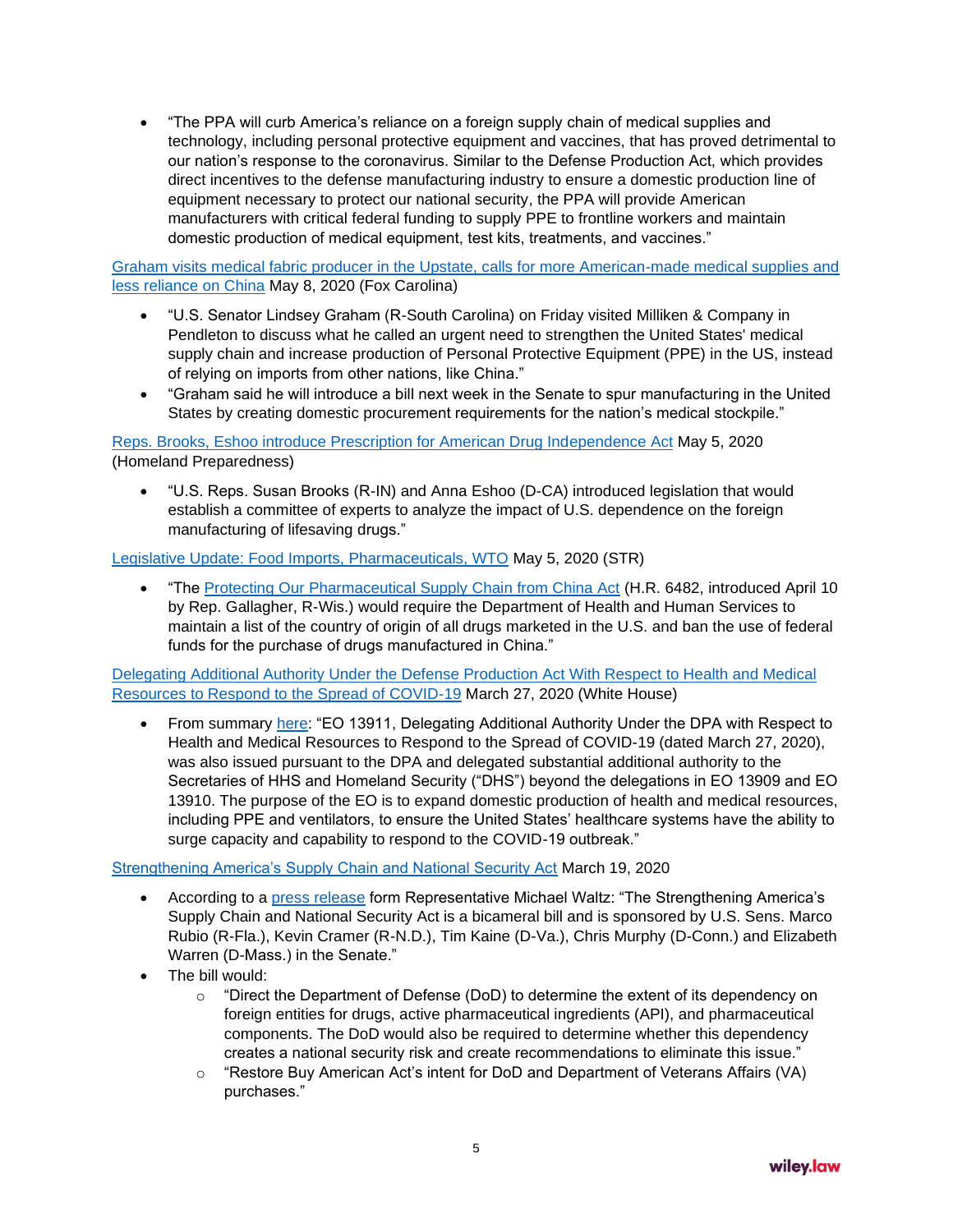$\circ$  "Require[] drug makers to provide the Food and Drug Administration (FDA) with information to determine volume of APIs used in pharmaceuticals."

[Cotton, Gallagher Introduce Bill to End U.S. Dependence on Chinese-Manufactured Pharmaceuticals](https://www.cotton.senate.gov/?p=press_release&id=1342) March 18, 2020 (Office of Tom Cotton)

- "Senator Tom Cotton (R-Arkansas) and Congressman Mike Gallagher (R-Wisconsin) will tomorrow introduce the Protecting our Pharmaceutical Supply Chain from China Act, which would end U.S. dependence on China for pharmaceutical manufacturing. The bill's key restrictions would go into effect in 2022 and have no impact on the current coronavirus pandemic. No FDA resources will be diverted to begin implementation. Specifically, the bill will:
	- o Track active pharmaceutical ingredients through an FDA registry.
	- $\circ$  Prohibit pharmaceutical purchases from China or products with active pharmaceutical ingredients created in China.
	- $\circ$  Create transparency in the supply chain by instituting a country of origin label of all imported drugs.
	- $\circ$  Provide economic incentives for manufacturing drugs and medical equipment in the United States."

[Rubio Urges Trump to Use Federal Loans to Reduce U.S. Reliance on Chinese Medical Supply Chain](https://www.nationalreview.com/news/rubio-urges-trump-to-use-federal-loans-to-reduce-u-s-reliance-on-chinese-medical-supply-chain/) March 11, 2020 (National Review)

- "Rubio and another Republican Senator, Josh Hawley of Missouri, have both introduced separate bills aimed at increasing American production of pharmaceuticals and decreasing U.S. dependence on foreign supply chains."
- "**Rubio's bill** would require drug makers to divulge the sources of the active ingredients in their drugs, which will allow the FDA to gauge better how much the U.S. relies on China for these products, and would tighten laws encouraging the Veterans Affairs Department to buy American pharmaceuticals. The bill will also grant federal financing guarantees to American medical-supply companies with production in the U.S., and would increase the tax deduction temporarily for businesses investing in medical equipment and facilities related to the coronavirus outbreak."
- "**Hawley's companion bill** would allow the FDA greater leeway in requesting information about the sources of drugs and medical devices and would require medical device manufacturers to report an expected shortage to the FDA."
- "The Trump administration also plans to issue an **executive order** aimed at eliminating loopholes that allow the government to buy pharmaceuticals as well as other medical products like face masks and ventilators from China and other countries."

## **Industry-Specific Initiatives: Technology and Telecommunications**

[U.S. Companies Set To Move Supply Chains Out Of China](https://www.supplychaindigital.com/supply-chain-management/us-companies-set-move-supply-chains-out-china) May 18, 2020 (Supply Chain Digital)

• "New extra-territorial sanctions were placed on Huawei on Friday, China's telecom systems maker. The plans block Huawei from obtaining foreign-made semiconductors that have been built using U.S. technology. The government has also begun a \$1bn project to remove Huawei equipment with rural telecom towers."

[TSMC halts new Huawei orders after US tightens restrictions](https://asia.nikkei.com/Spotlight/Huawei-crackdown/TSMC-halts-new-Huawei-orders-after-US-tightens-restrictions) May 18, 2020 (Nikkei Asian Review)

• "Taiwan Semiconductor Manufacturing Co., the world's biggest contract chipmaker, has halted new orders from Huawei Technologies in response to tighter U.S. export controls aimed at further limiting the Chinese company's access to crucial chip supplies, multiple sources told the Nikkei Asian Review."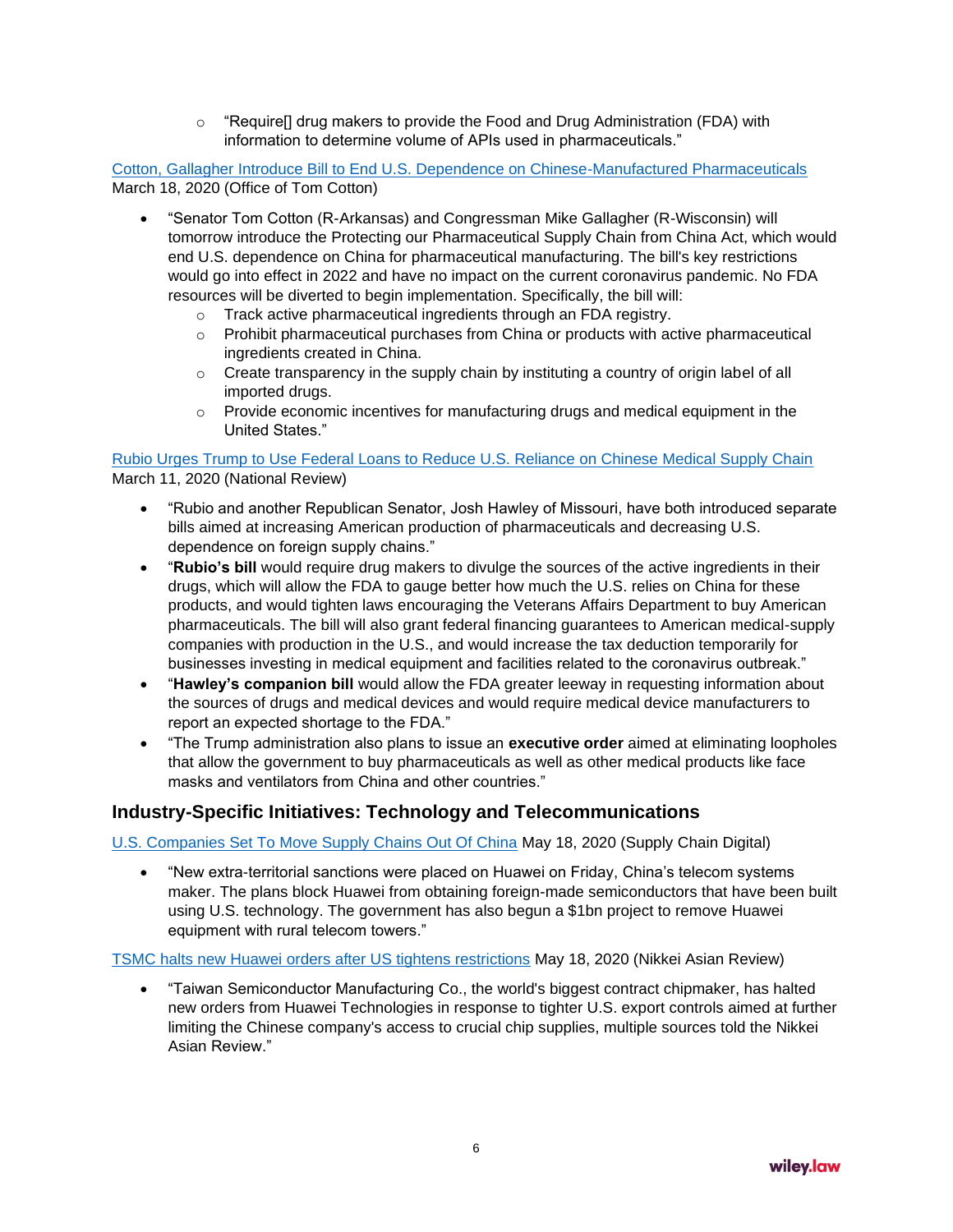- "The tighter U.S. controls were announced the same day that TSMC unveiled plans to build a \$12 billion plant in the state of Arizona, a move that U.S. Secretary of State Mike Pompeo said will 'bolster U.S. national security at a time when China is trying to dominate cutting-edge tech and control critical industries.'"
- For more commentary on this, see [TSMC's U.S. reshoring initiative looks wafer-thin](https://www.nasdaq.com/articles/breakingviews-tsmcs-u.s.-reshoring-initiative-looks-wafer-thin-2020-05-15) May 15, 2020 (Nasdaq)

[Commerce Addresses Huawei's Efforts to Undermine Entity List, Restricts Products Designed and](https://www.commerce.gov/news/press-releases/2020/05/commerce-addresses-huaweis-efforts-undermine-entity-list-restricts)  [Produced with U.S. Technologies](https://www.commerce.gov/news/press-releases/2020/05/commerce-addresses-huaweis-efforts-undermine-entity-list-restricts) May 15, 2020 (Commerce)

• "The Bureau of Industry and Security (BIS) today announced plans to protect U.S. national security by restricting Huawei's ability to use U.S. technology and software to design and manufacture its semiconductors abroad. This announcement cuts off Huawei's efforts to undermine U.S. export controls. BIS is amending its longstanding foreign-produced direct product rule and the Entity List to narrowly and strategically target Huawei's acquisition of semiconductors that are the direct product of certain U.S. software and technology."

[White House reportedly in talks with Intel, TSMC to build advanced chip foundries in the US](https://techcrunch.com/2020/05/10/white-house-reportedly-in-talks-with-intel-tsmc-to-build-advanced-chip-foundries-in-the-u-s/) May 11, 2020 (TechCrunch)

- "White House officials are talking to Intel and TSMC about building semiconductor foundries in the United States, according to a Wall Street Journal report. U.S. tech companies and the government have been trying to reduce the country's dependence on chip factories in Asia for years, underscored by national security concerns, the U.S.-China tariff war and now the COVID-19 pandemic, which has disrupted supply chains and logistics around the world."
- "The WSJ also reported that some U.S. officials have also talked to Samsung Electronics about expanding its existing contract-manufacturing operations in the U.S. to produce more advanced chips."

### **Industry-Specific Initiatives: Defense**

[BIS Broadens U.S. Government Visibility into Exports to Chinese and Russian Military End Users and](https://www.cmtradelaw.com/2020/04/bis-broadens-u-s-government-visibility-into-exports-to-chinese-and-russian-military-end-users-and-end-uses/)  [End Uses](https://www.cmtradelaw.com/2020/04/bis-broadens-u-s-government-visibility-into-exports-to-chinese-and-russian-military-end-users-and-end-uses/) April 28, 2020 (C&M)

- "On April 28, 2020, the Department of Commerce's Bureau of Industry and Security (BIS) published two new final rules and a proposed rule amending the Export Administration Regulations (EAR) to: (1) impose export license requirements on an expanded scope of items when destined for "military end use" or to "military end users" in China, Russia, and Venezuela; (2) remove license exception Civil End Users (CIV) and impose a license requirement for national security-controlled items on the Commerce Control List (CCL) to countries of national security concern; and (3) propose a modification of license exception Additional Permissive Reexports (APR) to remove provisions which currently authorize reexports of certain national securitycontrolled items."
- See also [Significant EAR Changes Will Further Restrict Exports to China, Russia, Others](https://www.strtrade.com/news-publications-export-electronic-telecom-China-Russia-CIV-APR-military-use-042920.html) April 29, 2020 (STR)

### [Thornberry Unveils Indo-Pacific Deterrence Initiative](https://republicans-armedservices.house.gov/news/press-releases/thornberry-unveils-indo-pacific-deterrence-initiative) April 16, 2020 (House Armed Services Committee)

- "[M]odeled on the European Deterrence Initiative…[t]he legislation calls for \$6.09 billion in FY21 to be spent in the Indo-Pacific region on enhancing missile defense, intelligence, surveillance and reconnaissance programs, infrastructure, prepositioned equipment and munitions, logistics, training and exercises, and programs to strengthen the capacity of allied and partner countries. It builds on the President's own budget request for the region, as well as additional requirements identified by combatant commanders, service secretaries, and Indo-Pacific Command's investment plan, delivered to Congress last month."
- A fact sheet summarizing the bill can be found [here.](https://republicans-armedservices.house.gov/sites/republicans.armedservices.house.gov/files/IPDI%20Fact%20Sheet%20.pdf)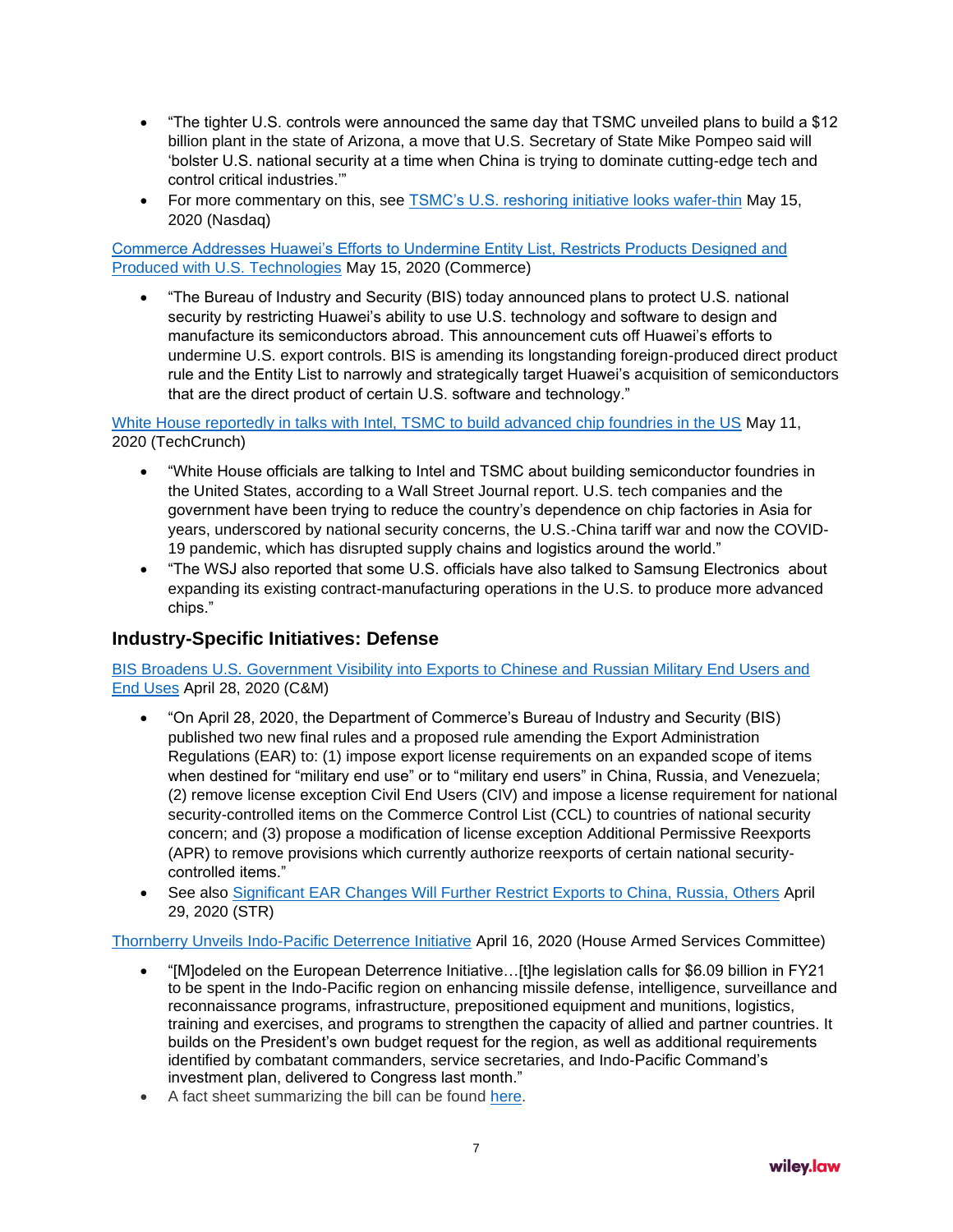- Legislative Text can be found [here.](https://republicans-armedservices.house.gov/sites/republicans.armedservices.house.gov/files/IPDI%20Legislation.pdf)
- See also [Thornberry Urges Boost To Indo-Pacific Spending; A Pacific EDI](https://breakingdefense.com/2020/04/thornberry-urges-boost-to-indo-pacific-spending-a-pacific-edi/) April 16, 2020 (Breaking Defense) and [Congress Seeks to Confront China With \\$6 Billion in New Defense](https://foreignpolicy.com/2020/04/16/congress-us-china-competition-6-billion-new-defense-spending/)  [Spending](https://foreignpolicy.com/2020/04/16/congress-us-china-competition-6-billion-new-defense-spending/) April 16, 2020 (Foreign Policy)

# **Economic Prosperity Network**

[Trump administration pushing to rip global supply chains from China: officials](https://www.reuters.com/article/us-health-coronavirus-usa-china/trump-administration-pushing-to-rip-global-supply-chains-from-china-officials-idUSKBN22G0BZ) May 4, 2020 (Reuters)

- "Trump has said repeatedly that he could put new tariffs on top of the up to 25% tax on \$370 billion in Chinese goods currently in place."
	- o See [Trump's tariffs add to pandemic-induced turmoil of U.S. manufacturers](https://www.reuters.com/article/us-health-coronavirus-tariffs/trumps-tariffs-add-to-pandemic-induced-turmoil-of-u-s-manufacturers-idUSKBN22C1MY) April 30, 2020 (Reuters)
- "The United States is pushing to create an alliance of 'trusted partners' dubbed the '**Economic Prosperity Network**,' one official said. It would include companies and civil society groups operating under the same set of standards on everything from digital business, energy and infrastructure to research, trade, education and commerce, he said."
	- o See [An American-led 'economic prosperity network' could be a good start to not relying](https://www.washingtontimes.com/news/2020/may/12/an-american-led-economic-prosperity-network-could-/)  [on China](https://www.washingtontimes.com/news/2020/may/12/an-american-led-economic-prosperity-network-could-/) May 12, 2020 (Washington Times)
- "The U.S. government is working with Australia, India, Japan, New Zealand, South Korea and Vietnam to "move the global economy forward," Secretary of State Mike Pompeo said April 29."
- "Colombian Ambassador Francisco Santos last month said he was in discussions with the White House, National Security Council, Treasury Department and U.S. Chamber of Commerce about a drive to encourage U.S. companies to move some supply chains out of China and bring them closer to home."
	- o See [Supply chain shifts after U.S.-China tensions, pandemic offer chance for Colombia –](https://www.reuters.com/article/health-coronavirus-colombia-trade/supply-chain-shifts-after-us-china-tensions-pandemic-offer-chance-for-colombia-ambassador-idUSL2N2CA2NX) [ambassador](https://www.reuters.com/article/health-coronavirus-colombia-trade/supply-chain-shifts-after-us-china-tensions-pandemic-offer-chance-for-colombia-ambassador-idUSL2N2CA2NX) April 22, 2020 (Reuters)
	- o See [United States seeks more investment in Colombia](https://www.colombiaemb.org/post/united-states-seeks-more-investment-in-colombia) May 12, 2020 (Embassy of Colombia)

## **Other Sanctions and Tariff Proposals**

[Graham, Senators Introduce China Sanctions Legislation](https://www.lgraham.senate.gov/public/index.cfm/press-releases?ID=8C4E8FAE-45A0-481D-8DAB-7E638FD190FC) May 12, 2020

- "U.S. Senator Lindsey Graham (R-South Carolina) has introduced *The COVID-19 Accountability Act* which authorizes the President to impose sanctions on China if China fails to cooperate and provide a full accounting of the events leading up to the outbreak of COVID-19."
- "Under the Graham legislation the President would be required to make a certification to Congress within sixty days that China has: [1] Provided a full and complete accounting to any COVID-19 investigation led by the United States, its allies or UN affiliate such as the World Health Organization (WHO). [2] Closed all operating wet markets that have the potential to expose humans to health risks through the introduction of zoonotic disease into the human population. [3] Released all Hong Kong pro-democracy advocates that were arrested in the post COVID-19 crackdowns."
- "Without certification, the President would be authorized to impose a range of sanctions such as *asset freezes, travel bans, visa revocations, restricting United States financial institutions from making loans or underwriting to Chinese businesses, and prohibiting Chinese firms from being listed on American stock exchanges*."

### [Navarro fuels tariff speculation: 'Bill has come due' for China](https://thehill.com/policy/finance/trade/497107-navarro-fuels-tariff-speculation-bill-has-come-due-for-china) May 11, 2020 (The Hill)

- "Top White House trade adviser Peter Navarro fueled speculation Monday that the Trump administration might retaliate against China with more tariffs."
- "'A bill has to come due for China,' he said in a CNBC interview. 'It's not a question of punishing them, it's a question of holding China accountable, the Chinese Communist Party accountable.'"